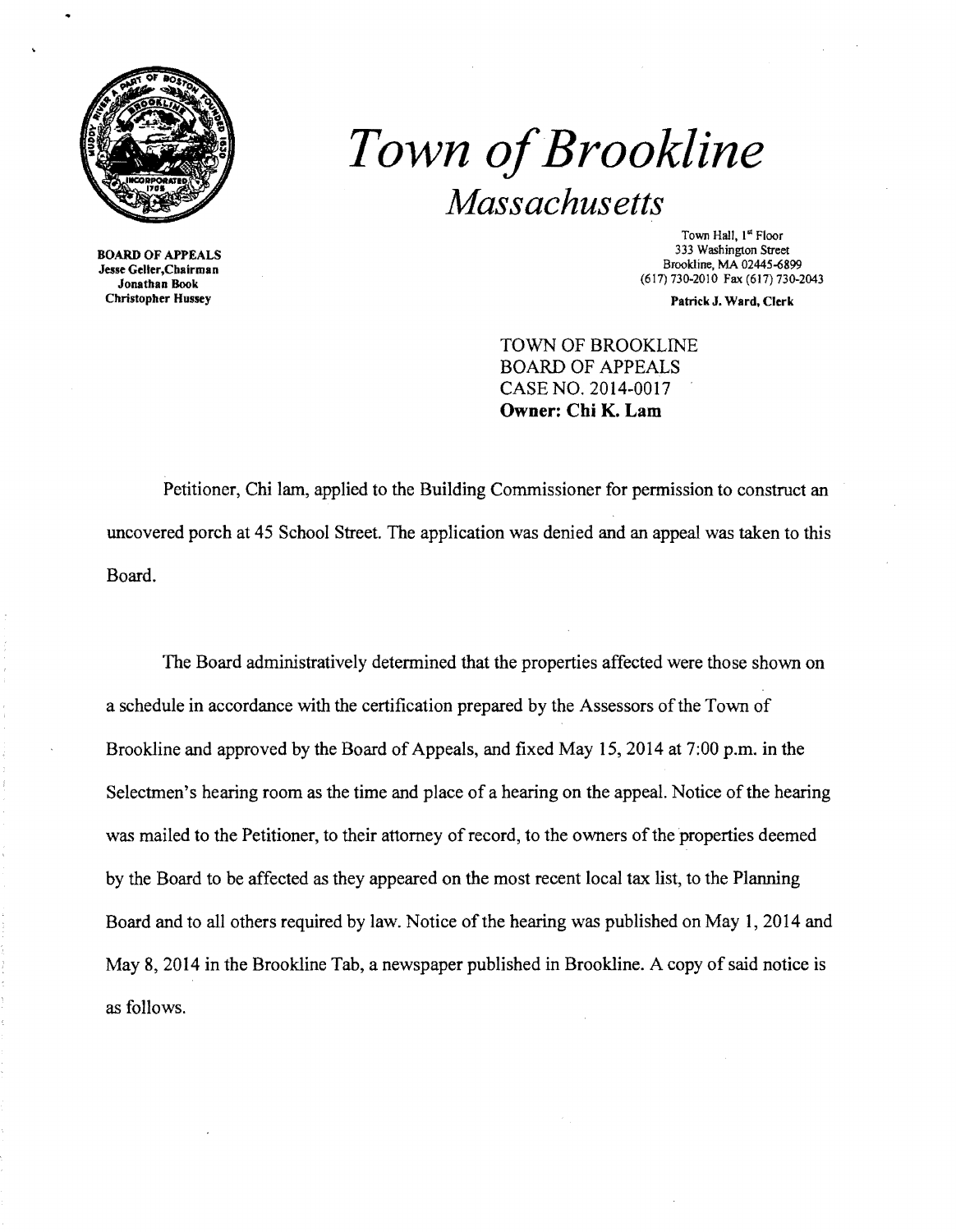## **NOTICE OF HEARING**

### Pursuant to M.G.L., C. 39, sections  $23A \& 23B$ , the Board of Appeals will conduct a public hearing to discuss the following case:

Petitioner: CHI K. LAM Owner: CHI K. LAM Location of Premises: 45 SCHOOL STREET Date of Hearing: MAY 15, 2014 Time of Hearing: 7:00 PM Place of Hearing: SELECTMEN'S 6<sup>TH</sup> FLOOR CONFERENCE ROOM A public hearing will be held for a variance and/or a special permit from Section 5.43: Exceptions to Yard and Setback Regulations

### Section 5.70: Rear Yard Requirements

 $\ddot{\phantom{0}}$ 

Section 8.02.2: Alteration and Extension

of the Zoning By-Law to CONSTRUCT AN UNCOVERED PORCH at 45 SCHOOL STREET. Said Premises is located in a M-I.O (Apartment House) Residence District.

*Hearings once opened, may be continued by the Chair to a date and time certain. No further notice will be mailed to abutters or advertised in the TAB. Questions regarding whether a hearing has been continued, or the date and time ofany hearing may be directed to the Office ofthe Town Clerk at 617-730-2007 or check the meeting calendar at:www.brooklinema.gov.* 

The Town of Brookline does not discriminate on the basis of disability in admission to, access to, or *operations ofits programs, services or activities. Individuals who need auxiliary aids for effective communication in programs and services of the Town of Brookline are invited to make their needs known to Robert Sneirson, Town ofBrookline,* 11 *Pierce Street, Brookline,* it:fA *02445. Telephone:* (617) *730-2328; TDD (617)-730 2327; or email* at *rsneirson@brooklinema.gov.* 

#### Jesse Geller Jonathan Book Christopher Hussey

At the time and place specified in the notice, this Board held a public hearing. Present at

the hearing was Chairman Jonathan Book, and Board Members Christopher Hussey and Mark

Zuroff. The petitioner, Chi Lam presented the case on his own behalf.

Mr. Lam described 45 School Street is one dwelling in a row of four attached single-

family dwellings on separate lots, with 45 School Street the furthest to the rear. The structures

were built between the 1870s and 1880s. The Pierce School is located on the opposite side of

School Street, and the Pierce Street Playground is located on the same block as 45 School Street.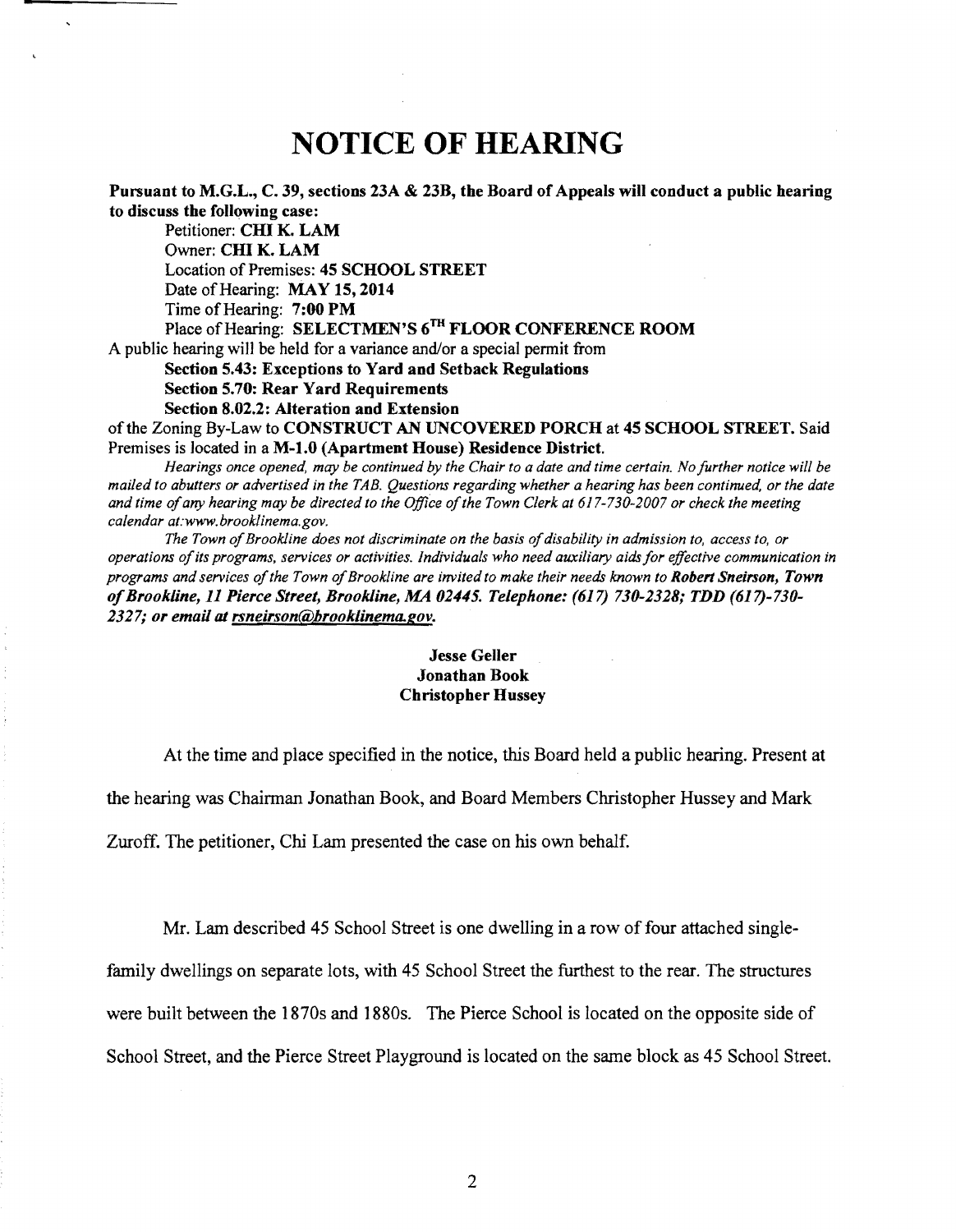The neighborhood consists of a mix of single and multi-family dwellings and is located in Brookline Village.

Mr. Lam said he is proposing to construct a 6' by 19' uncovered deck on the south side of the dwelling, similar to the deck on the abutting dwelling. The porch materials will be constructed with materials to match the neighbor's porch. The applicant had a building permit to renovate the entire building, which is why doors for the deck have been constructed. He subsequently requested a building permit for the deck and was informed that it would need Board of Appeals relief for the rear yard setback, since the building is last in the row of townhouses.

The Chairman asked if anyone wished to speak in favor of the proposal or in opposition to the proposal. There was no one present to speak.

The Chairman called upon Lara Curtis Hayes, Senior Planner, to deliver the findings of the Planning Board:

#### **Section 5.43** - Exceptions to Yard and Setback Regulations

**Section 5.60** - Rear Yard Setback

| Dimensional Requirements | Required     | Existing Proposed           | Relief                      |
|--------------------------|--------------|-----------------------------|-----------------------------|
| Rear Yard Setback        | $30^{\circ}$ | $5^{\circ}$ -R <sup>3</sup> | Special Permit <sup>*</sup> |

\* Under Section 5.43, the Board of Appeals may waive yard and setback requirements if a counterbalancing amenity is provided. The Planning Board suggests that the applicant install additional landscaping as a counterbalancing amenity.

Ms. Hayes said the Planning Board is supportive of this proposal to construct a deck on the south side of the dwelling above the entry. The addition will allow the applicant to have outdoor space and will match the abutting deck. The porch is also consistent with the style of the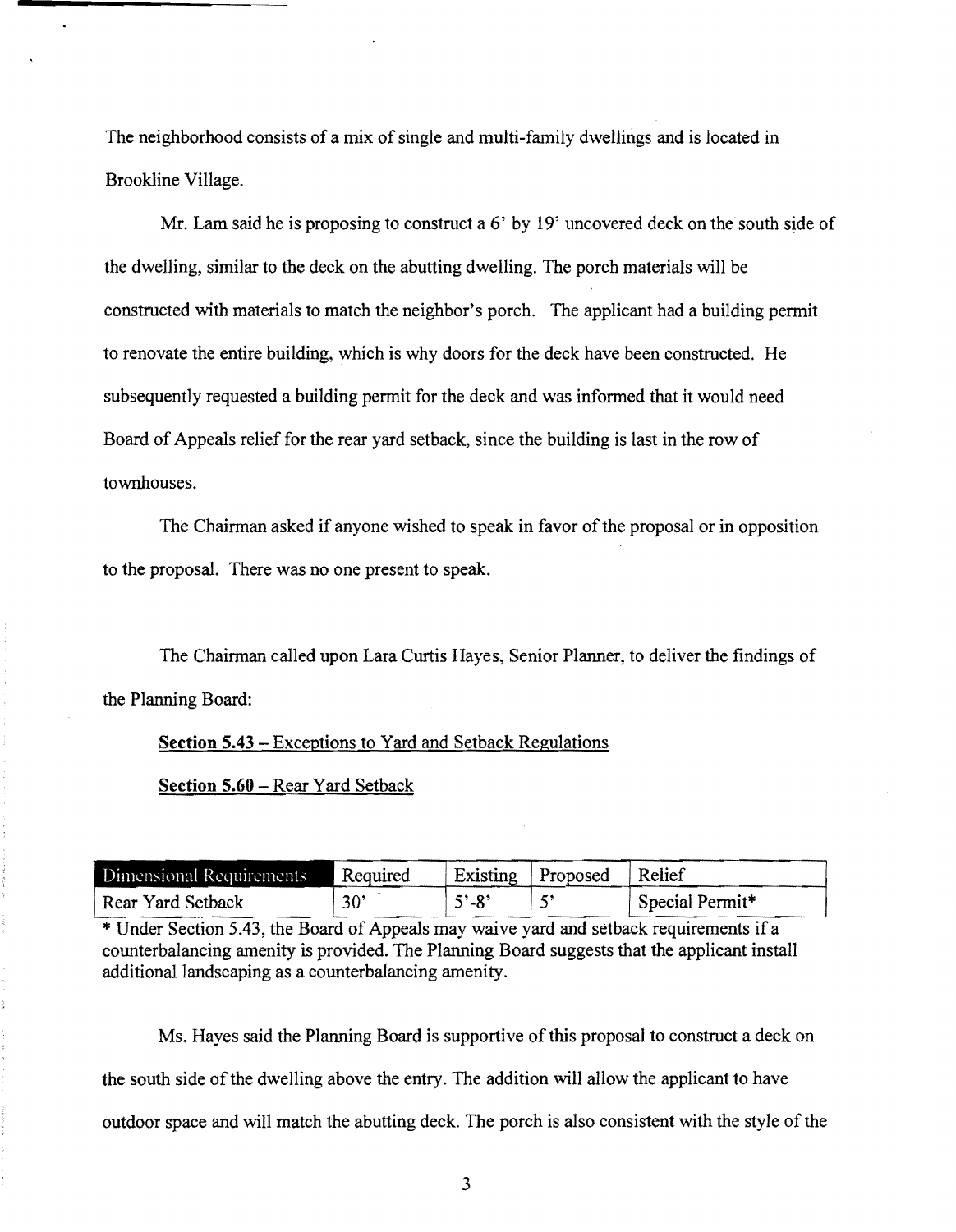dwelling and is not expected to detract from the neighborhood. The Planning Board recommends that the applicant install additional landscaping as a counterbalancing amenity, required for the special permit.

**Therefore, the Planning Board recommends approval** of the **elevation dated 4/24114 and site plan by Antonino Land Surveyors, Inc., dated 10/25113, subject to the following conditions:** 

- 1. Prior to the issuance of a building permit, final plans of the deck and railing details shall be submitted to the Assistant Director of Regulatory Planning for review and approval.
- 2. Prior to the issuance of a building permit, the applicant shall submit to the Building Commissioner for review and approval for conformance to the Board of Appeals decision: 1) a final site plan stamped and signed by a registered engineer or land surveyor; 2) final plans showing the deck and railing details and 3) evidence that the Board of Appeals decision has been recorded at the Registry of Deeds.

The Chairman then called upon Michael Yanovich, Chief Building Inspector, to deliver the comments of the Building Department. Ms. Hayes delivered Mr. Yanovitch's comments in his absence. Mr. Yanovich stated that the Building Department had no objections to the relief sought under this application. The relief requested is minimal, the use is compatible with the area, and the Building Department will work with the Petitioner if relief is granted to ensure all codes are complied with.

4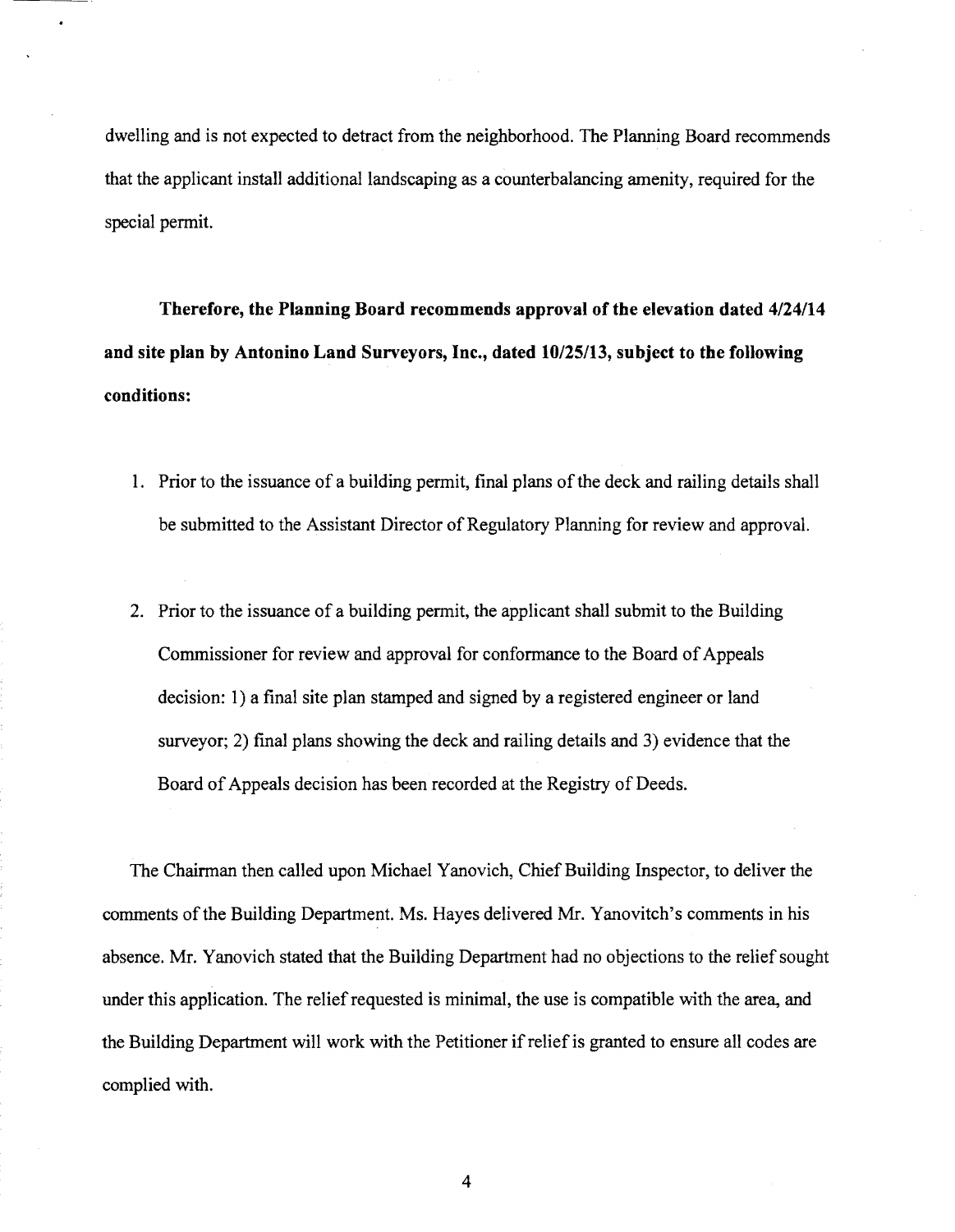The Board deliberated on the merits of special permit relief as requested. The Board voted unanimously that the requirement have been met for the issuance of a special permit under Sections, **5.43,5.70 and 8.02.2** of the Zoning By-Law and to The Board made the following specific findings pursuant to **Section 9.05** of the Zoning By-Law:

- a. The specific site is an appropriate location for such a use, structure, or condition.
- b. The use as developed will not adversely affect the neighborhood.
- c. There will be no nuisance or serious hazard to vehicles or pedestrians.
- d. Adequate and appropriate facilities will be provided for the proper operation of the proposed use.

Accordingly, the Board voted unanimously to grant the requested relief subject to the following conditions:

- **1. Prior to the issuance of a building permit, final plans of the deck and railing details and a landscaping plan showing all counterbalancing amenities shall be submitted to the Assistant Director of Regulatory Planning for review and approval.**
- **2. Prior to the issuance of a building permit, the applicant shall submit to the Building Commissioner for review and approval for conformance to the Board of Appeals decision: 1) a final site plan stamped and signed by a registered engineer or land surveyor; 2) final plans showing the deck and railing details and 3) evidence that the Board of Appeals decision has been recorded at the Registry of Deeds.**

5